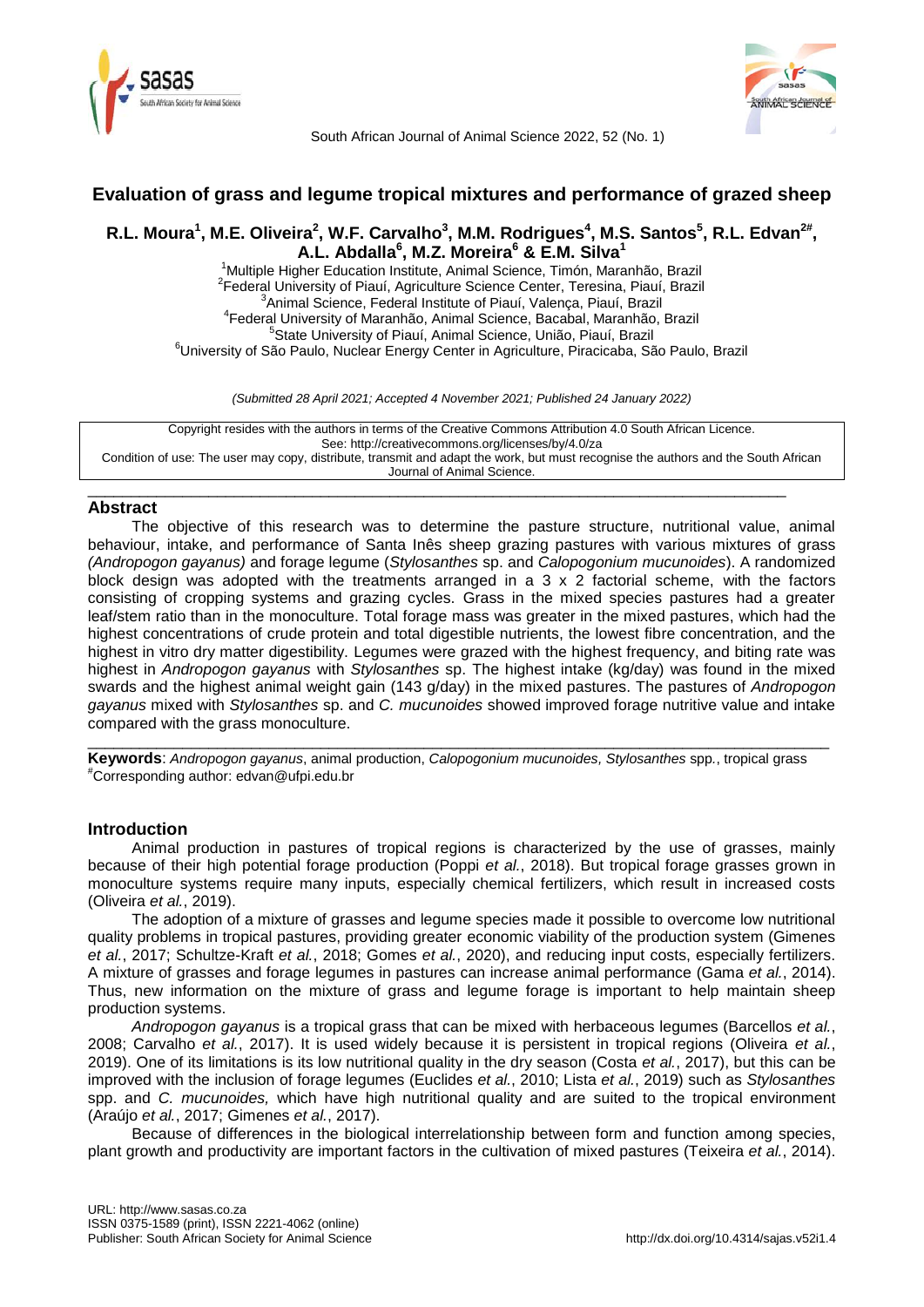Grazing sheep can impair forage plant growth and production (Glienke *et al.*, 2010), especially for herbaceous legumes. The search for tropical species that present high forage production in mixed species pastures (henceforth mixed pastures) is essential to provide more options for sheep farmers in tropical regions. Thus, a mixture of *Andropógon* with *Stylosanthes* spp. or *C. mucunoides* was assumed to be a good option for grazing sheep in these regions, instead of a monoculture of *Andropógon.* The objective of this research was to compare a monoculture of *Andropógon* with mixtures of *Andropógon* and the legume Campo Grande (*Stylosanthes capitata* × *Stylosanthes macrocephala*) and *C. mucunoides*. To this end, the structure of the pasture, the chemical composition of the forage, in vitro digestibility, and behaviour, intake and performance of growing sheep were evaluated.

#### **Materials and methods**

The experiment was carried out in the city of Teresina, Piauí, Brazil, located at 5°06'18" S and 42°48'12" W in 2013. The climate of the region, according to the Köppen climate classification scheme is a tropical rainy savannah with dry winters (June to November) and rainy summers (December to May). Most of the rainfall is concentrated from January to April (Alvares *et al.,* 2013). The soil of the experimental area was a red-yellow latosol of medium texture and dystrophic ( Raij *et al.*, 2001) with these characteristics: pH in water 5.0, calcium 0.5 cmol/dm<sup>3</sup>, magnesium 0.3 cmol/dm<sup>3</sup>, potassium 0.07 cmol/dm<sup>3</sup>, aluminium 0.4 cmol/dm<sup>3</sup>, phosphorus 1.0 mg/dm<sup>3</sup>, 1.5% organic matter, 3.8 cmol cation exchange capacity, and 20.8% base saturation. Rainfall, temperatures, and relative humidity during the experimental period were recorded at 500 m from the experimental area (Figure 1).



**Figure 1** Rainfall, relative humidity, and maximum and minimum monthly temperature during 2013 when the experiment was conducted

The soil of the experimental area was ploughed and harrowed in early January 2013, and lime was applied at 1.2 tons of limestone per hectare to achieve the recommended 45% base saturation for the forage species. The area was fertilized with 45 kg/ha of phosphorus pentoxide and 60 kg/ha of potassium chloride, based on the soil analysis and interpretation of the results (Martha *et al.,* 2006).

A randomized block design was adopted with the treatments arranged in a 3 x 2 factorial scheme. The blocks were represented by paddocks. The factors consisted of cropping systems and grazing cycles, with 16 replications per treatment of pasture evaluation and 8 replications per treatment of animal evaluation. Three cropping systems were evaluated, which consisted of one monoculture of *Andropogon gayanus* genotype Planaltina and two mixtures, namely a mixture of *A. gayanus* and *Stylosanthes* sp. genotype Campo Grande and a mixture of A. gayanus and *Calopogonium mucunoides*. Subsequent to the preparation of the experimental area the paddocks were planted. In the intercropped pastures, two rows of *A. gayanus* and one row of the legume were planted, with spacing between furrows of 30 cm to reach the proportion of 66.7% grass and 33.3% legume, as proposed by Thomas (1992). The same spacing was adopted for the monoculture of *A. gayanus*, and the seeds were sown at a depth of 2 to 3 cm.

The pasture area was divided into 48 paddocks (plots) of 250 m² each. A rotational stocking grazing was adopted, with four days of occupation and 28 days of rest, with forage supply corresponding to 10% of the sheep's live weight (LW) (Gomez *et al.,* 2010). Grazing occurred in two cycles, namely cycle I from March to April and cycle II from May to June.

The animals in the research were treated in accordance with the guidelines of the Ethics Committee for the Use of Animals (CEUA) of the Centre for Nuclear Energy in Agriculture of the University of São Paulo (protocol number 011-2016). Three- to four-month-old Santa Inês male sheep were used with average

**<sup>■</sup>** :rainfall, X: relative humidity; --■--: maximum temperature, ·· ▲ ··: minimum temperature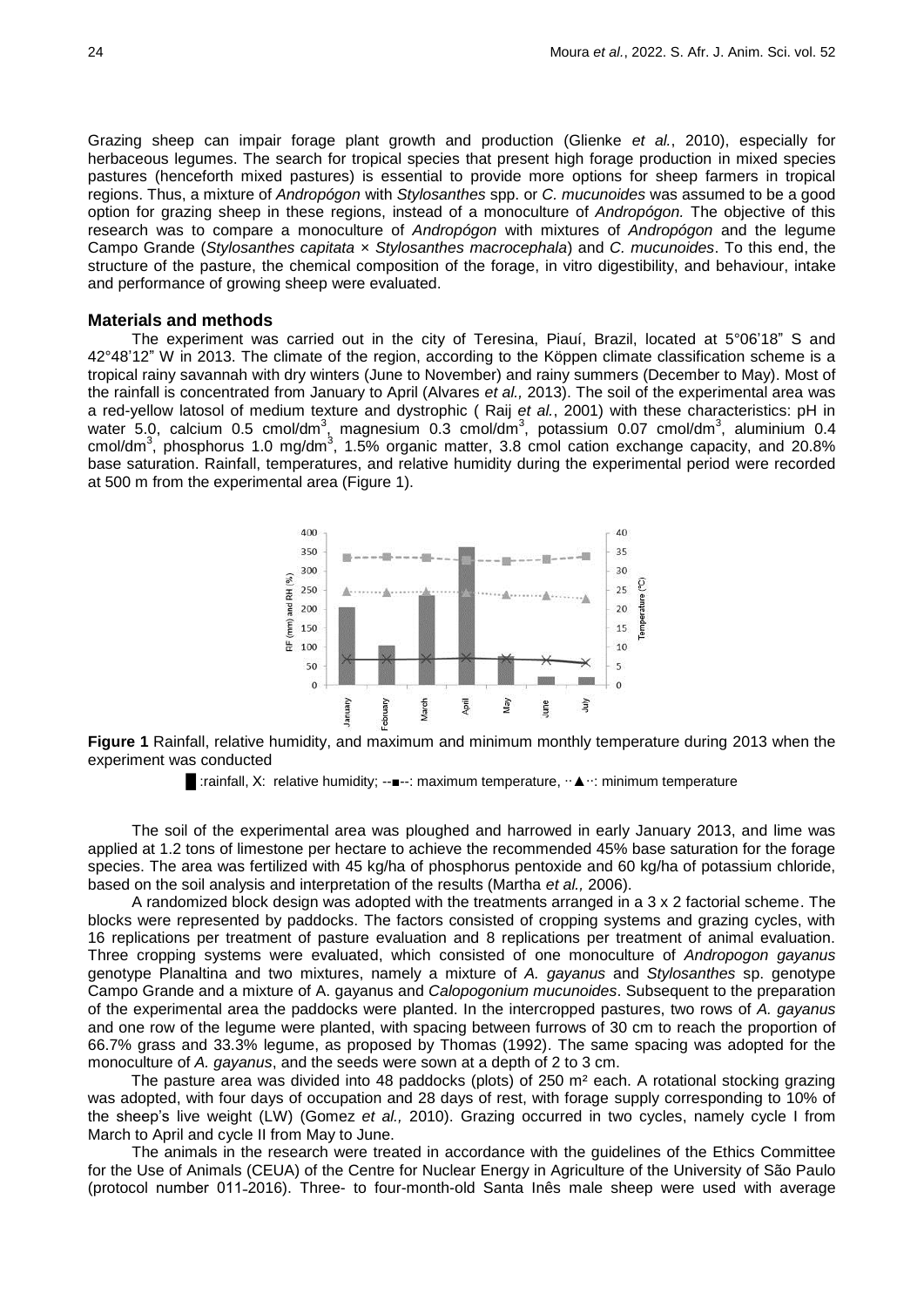weight of 21.7  $\pm$  3 kg. Eight sheep were allotted to each pasture type and the forage supply was maintained at 10%

The structure of the pasture canopy was characterized in four paddocks identified by treatment when the sheep entered to start grazing in each cycle. The height of the canopy was measured with a ruler graduated in centimetres, with 20 readings per plot. Thus, there were 80 measurements per treatment. The forage mass, leaf blades and canopy stems were evaluated using frames of 1.0 m  $\times$  0.5 m (0.5 m<sup>2</sup> of area), with four samples collected at 20 cm from the ground per paddock (Gardner, 1986), which was the height defined for the post-grazing residue. The samples were weighed and divided into two fractions: one to assess the morphological composition (leaf, stems, and stalks) and the other to measure the forage mass. The components were weighed and dried in a forced air circulation oven at 60  $\pm$  5 °C for 72 hours, allowing forage mass and leaf/stem and leaf/stalk ratios to be identified for grass and legumes. The pasture height, total forage mass (TFM), grass forage mass (GFM) and legume forage mass (LFM) were recorded. In this same area, the chemical composition of the forage was established from samples that were obtained by observing the animals, identifying the types of material they consumed, and grazing was simulated by collecting similar samples.

The samples were packed in paper bags and pre-dried in a forced air circulation oven at 60  $\pm$  5 °C for 72 hours. The concentrations of dry matter (DM) (method No. 934.01) and crude protein (CP) (method No. 981.10) were assessed according to AOAC (2012). To determine the concentration of neutral detergent fibre (NDF) and acid detergent fibre (ADF) method INCT-CAF-002/1 was applied (Detmann *et al.*, 2012).

An in vitro digestibility trial was carried out in an incubator model TE-150 (TECNAL Equipment for Laboratory, Piracicaba, Sao Paulo, Brazil), using the forage samples from the simulated grazing. The trial was divided into six inoculations, three inoculations in duplicate. Twelve rumen-cannulated Santa Inês wethers weighing approximately 65  $\pm$  2 kg were used to provide the rumen contents. The liquid and solid phases of the rumen content were separated, with four donor animals providing the material for each inoculum (Bueno *et al.,* 2005).

In vitro dry matter digestibility (IVDMD) was assessed from the difference between the forage material recovered after incubation – after drying in an oven at 105 °C for 12 hours – and the material in the initial sample. To estimate in vitro organic matter digestibility (IVOMD), the material was incinerated in a muffle oven at 600 °C for four hours and re-weighed. IVDMD and IVOMD (D) (g/kg) were calculated as:

$$
D = \{ [M - (R - B)] \div M \} \times 100
$$

where:  $M =$  mass of DM or OM incubated (g),

 $R = DM$  or OM residue from the incubation (q), and

 $B = DM$  or NDF residue obtained in 'blanks' (g).

The concentration of total digestible nutrients (TDN) was estimated with the equation proposed by Cappelle *et al.* (2001):

$$
\%TDN = -2.49 + 1.0167^*IVOMD
$$

The IVDMD and IVOMD digestibility were determined by the technique of Tilley and Terry (1963) as adapted by Van Soest (1994).

Animal behaviour was assessed at 10-minute intervals between 08h00 and 17h00 as time spent grazing, ruminating, idling, and moving over four days in each of the grazing cycles. The biting rate was determined every two hours by observing each animal and recording the time spent to make 20 bites. All behaviour analyses were carried out by the same trained observers. The species of grass or legume that the animals were consuming was recorded at this time. Thus, the frequency of ingestion of the forage species was determined (Forbes & Hodgson, 1985).

The values of stable carbon isotope  $(\delta^{13}C)$  in the forage and faeces of the sheep were estimated in each cropping system, adopting the principle of isotopic dilution of C-13 by measuring the isotopic ratio of carbon between  $C_4$  plants and  $C_3$  plants. Because of the difference in C-13 discrimination, C3 plants (legumes) had δ <sup>13</sup>C ranging from -24 to -32 parts per thousand (‰), and C4 plants (tropical grasses) had δ <sup>13</sup>C ranging from -8 to -12 ‰ Vienna Pee Dee Belemnite (VPDB) (Gilbert *et al.*, 2012).

The samples of faeces and forage were dried in a forced air circulation oven at 50  $\pm$  5 °C and 60  $\pm$  5 °C, respectively, for 72 hours, ground to 1.0 mm, and subjected to isotopic analysis. The carbon isotopic composition of the samples was determined by combustion, under continuous helium flow, in an elementary analyser (Carlo Erba, CH-1110, Thermo Fisher Scientific, Waltham, Massachusetts, USA) coupled to a mass spectrometer (Thermo Finnigan Delta Plus, Thermo Fisher Scientific, Waltham, Massachusetts, USA). The carbon dioxide gas from the combustion of the samples was analysed with an analytical error of 0.3 ‰. The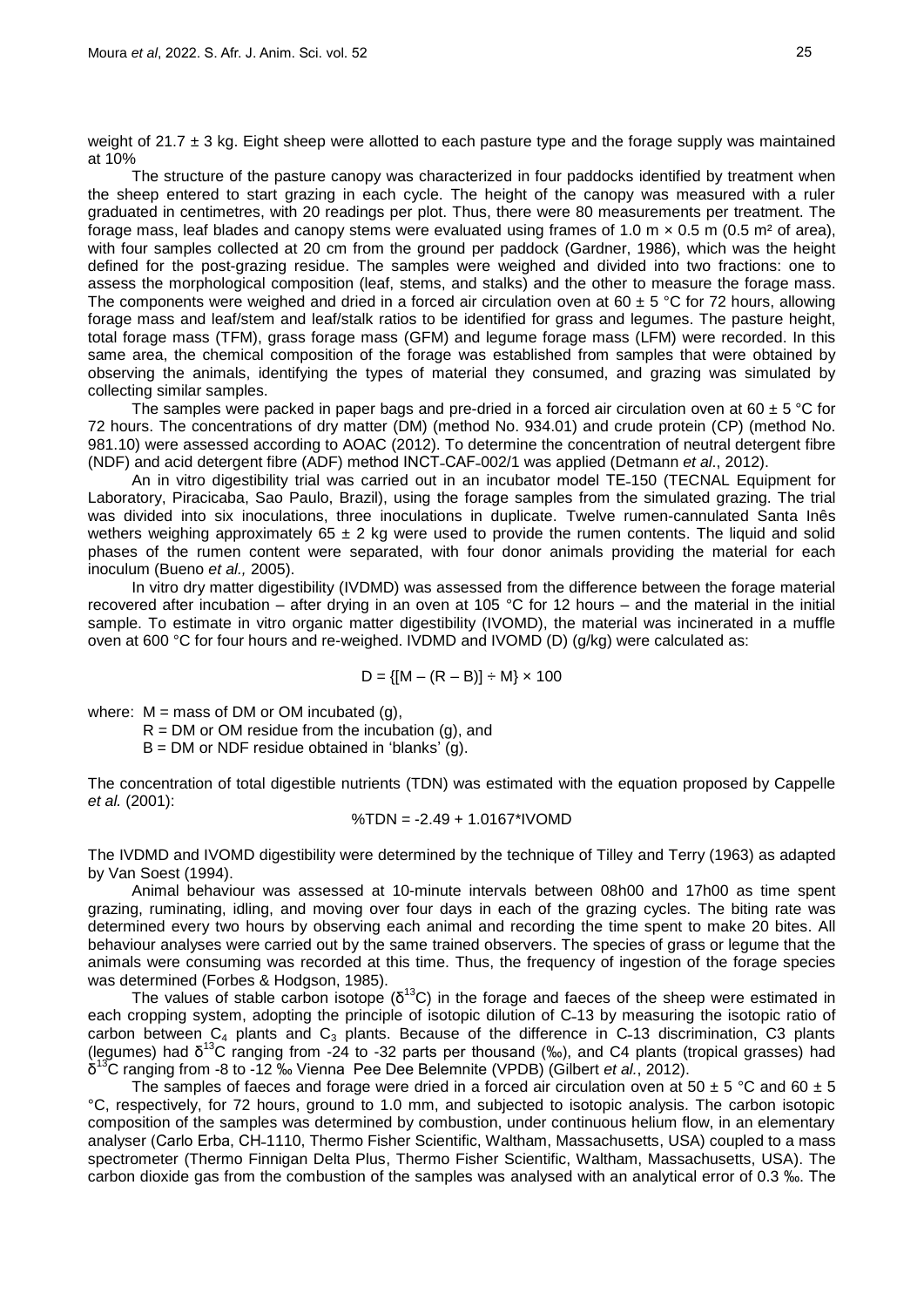isotopic ratios were expressed by the delta (δ) notation, compared with the international standard VPDB, and calculated with the formula:

$$
\delta \text{ sample } (\%_{0}) = (R \text{ sample - R standard/R standard}) \times 1000
$$

Dry matter intake (DMI) was estimated by faecal excretion, using the formula:

DMI (g/day) = faecal excretion/(1 - IVDMD)

Faecal excretion was obtained using the external indicator titanium dioxide (TiO<sub>2</sub>) as indicated in Titgemeyer, (1997) and Ferreira *et al.*, (2009) with the formula:

Faecal dry matter (g DM day<sup>-1</sup>) = DMI x (TiO<sub>2</sub> supplied)/(TiO<sub>2</sub> in faeces)

The TiO<sub>2</sub> indicator was administered orally as capsules, at a dosage of four grams/sheep/day, with an adaptation period of eight days to obtain a more consistent excretion plateau, followed by four days of collection (Titgemeyer, 1997; Ferreira *et al.*, 2009). The faeces were collected directly from the animals' rectal ampoule, at 07h00, and kept in a freezer at -5 to -10 °C. Subsequently, they were homogenized to form a composite sample for each animal, dried in a forced air ventilation oven at 50  $\pm$  5 °C, and ground to determine the DM concentration (AOAC, 2012).

The analyses of TiO<sub>2</sub> were carried out according to Myers *et al.* (2004). A sample of 0.25 g faeces was digested in 15 mL sulfuric acid and 1.0 g protein digesting mixture (Micro-Kjeldahl) for two hours at 400 °C, in tubes of 25 × 250 mm. After digestion, 15 mL of 30% hydrogen peroxide was added slowly and the contents of the tube were transferred to a beaker, which was filled with distilled water to 100 mL. Then, contents of the beaker were transferred to flasks. A standard curve was prepared with 2, 4, 6, 8, and 10 mg TiO<sub>2</sub> and readings were taken with a spectrophotometer at a wavelength of 410 nm.

The sheep were weighed every 14 days, after fasting (feed) for 12 hours. Each day, the animals remained in the paddocks from 08h00 to 15h00, at which time they were gathered and returned to the pen for overnight. Anthelmintic was applied to the sheep one week before the beginning of the experiment and, subsequently, whenever necessary, according to their faecal egg count, which was monitored at 15-day intervals. The animals had mineral supplementation in the pen and water at will in the paddocks.

The data were analysed with analysis of variance using PROC MIXED of SAS (SAS Institute Inc., Cary, North Carolina, USA) and effects were declared significant at *P* = 0.05. When the interaction between cropping systems and grazing cycles was significant, the SNK mean comparison test was used. The residual values were plotted against the predicted values to verify the assumptions of the model of homoscedasticity, error independence, and normality. The statistical model was:

$$
Y_{ijkl} = \mu + B_i + F_j + E_k + FE_{ik} + \varepsilon_{ijkl}
$$

where:  $Y_{iikl}$  = an observed value,

 $\mu$  = the mean of the observations,

 $B_i$  = the effect of the ith block (I = 1 to 4),

 $F_i$  = the effect of the jth pasture system (j = 1 to 3),

 $E_k$  = the effect of the kth grazing cycle (k = 1 to 2),

 $FE_{ik}$  = the interaction effect of the jth pasture system with the kth grazing cycle, and

 $\varepsilon_{iikl}$  = the residual error associated with the lth observation.

#### **Results and Discussion**

There were no significant interaction effects between cropping systems and grazing cycles on structural characteristics and pasture forage mass (*P* <0.05) (Table 1). The cropping systems affected (*P* <0.01) only the leaf/stem ratio, which had the lowest value in the monoculture, whereas it was not affected for legumes ( $P > 0.05$ ). The total forage mass in the systems was affected ( $P = 0.03$ ), with the mixed pastures producing more forage than the monoculture, which produced the greatest mass of grass (*P* <0.01), whereas the mixed pastures produced similar amounts of the legumes. In the May to June cycle, the rainfall was 40% of that recorded during the March to April cycle. However, even with this decrease in precipitation, forage production was unaffected (*P* >0.05). Only the height of the forage was affected by the grazing cycle (*P*  $< 0.01$ ).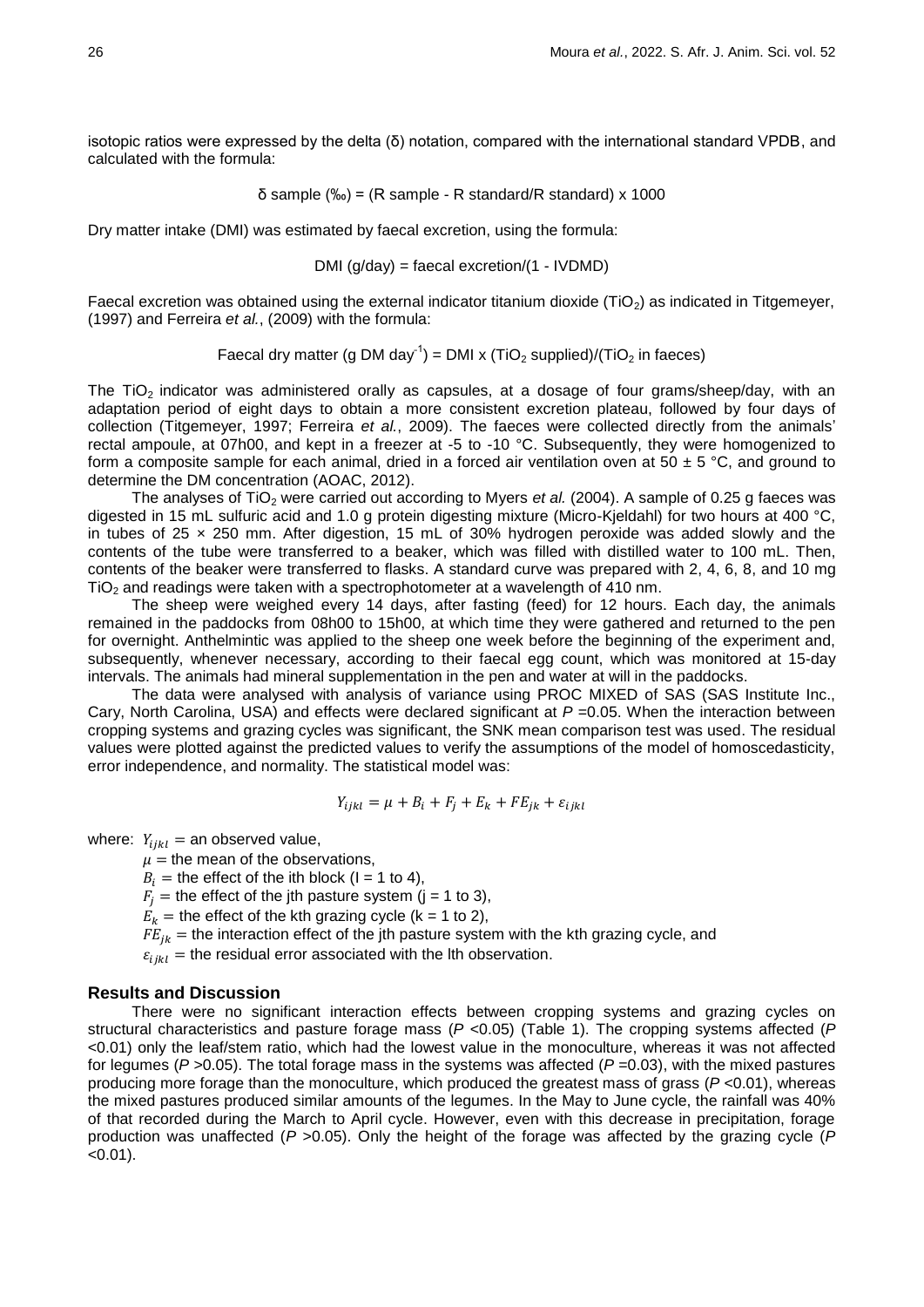|                                   | Height,    | L/S              | L/ST | Forage mass      |                  |        |
|-----------------------------------|------------|------------------|------|------------------|------------------|--------|
|                                   | cm         |                  |      | Total            | Grass            | Legume |
| Cropping systems                  |            |                  |      |                  |                  |        |
| Andropogon gayanus monoculture    | 78.7       | 0.9 <sup>b</sup> |      | 1.7 <sup>b</sup> | 1.7 <sup>a</sup> | ٠      |
| A. gayanus + Stylosanthes mixture | 91.4       | 1.2 <sup>a</sup> | 0.8  | 2.6 <sup>a</sup> | 1.0 <sup>b</sup> | 1.5    |
| A. gayanus + Calopogonio mixture  | 87.8       | 1.3 <sup>a</sup> | 0.9  | 2.3 <sup>a</sup> | 0.9 <sup>b</sup> | 1.3    |
| Grazing cycles                    |            |                  |      |                  |                  |        |
| March to April                    | $102.7^a$  | 1.1              | 0.9  | 2.3              | 1.3              | 1.49   |
| May to June                       | $69.3^{b}$ | 1.1              | 0.8  | 2.0              | 1.1              | 1.42   |
| <b>SE</b>                         | 6.6        | 0.1              | 0.08 | 0.2              | 0.1              | 0.1    |
| P-value cropping systems          | 0.13       | < 0.01           | 0.06 | 0.03             | < 0.01           | 0.27   |
| P-value grazing cycles            | < 0.01     | 0.54             | 0.62 | 0.12             | 0.06             | 0.76   |
| P-value interaction               | 0.08       | 0.07             | 0.89 | 0.84             | 0.60             | 0.72   |

**Table 1** Pasture structure and accumulated forage mass in monoculture and mixture of grass and legume in various grazing cycles of sheep

L/S: grass leaf/stem ratio. L/ST: legume leaf/stalk ratio

Within an effect, treatment means followed by the superscript were not different with probability *P* >0.05

The monoculture produced less DM per kg of forage than the mixture of *Andropogon gayanus* and *Calopogonio*, with *Andropogon gayanus* and *Stylosanthes* being intermediate (Table 2). The forage produced in the May to June cycle was slightly drier than that produced in the March to April cycle. In general, forage produced by the monoculture had lower nutritional values and was more fibrous than that produced by the mixed pastures. The IVDMD was greater for the forages in the mixed pastures than the monoculture. However, there were no significant effects of cropping system, grazing cycle and their interaction on IVOMD.

**Table 2** Chemical composition (g/kg dry matter) and in vitro digestibility of forage in monoculture and mixture in various grazing cycles of sheep

| Cropping system     | Cycle        | DM, g/kg | СP     | <b>NDF</b> | <b>ADF</b> | <b>TDN</b> | <b>IVDMD</b> | <b>IVOMD</b> |
|---------------------|--------------|----------|--------|------------|------------|------------|--------------|--------------|
|                     |              |          |        |            |            |            |              |              |
| Mono                |              | 219      | 119    | 719        | 524        | 648        | 659          | 648          |
|                     | Ш            | 222      | 127    | 719        | 558        | 617        | 632          | 617          |
| Mix I               |              | 224      | 148    | 669        | 494        | 695        | 705          | 695          |
|                     | $\mathbf{H}$ | 230      | 152    | 663        | 507        | 686        | 700          | 686          |
| Mix II              |              | 236      | 136    | 711        | 452        | 687        | 678          | 665          |
|                     | Ш            | 238      | 139    | 702        | 492        | 665        | 691          | 616          |
| <b>SE</b>           |              | 9.4      | 6.0    | 8.3        | 12         | 12.2       | 8.4          | 9.7          |
| P-values            |              |          |        |            |            |            |              |              |
| Cropping systems    |              | < 0.01   | < 0.01 | < 0.01     | < 0.01     | < 0.01     | < 0.01       | 0.10         |
| Grazing cycles      |              | < 0.01   | 0.22   | < 0.01     | 0.03       | < 0.01     | 0.78         | 0.70         |
| <i>I</i> nteraction |              | 0.98     | < 0.01 | < 0.01     | < 0.01     | < 0.01     | 0.19         | 0.17         |

Mono: *Andropogon gayanus* monoculture, Mix I: *A. gayanus* and *Stylosanthes*, Mix II: *A. gayanus* and *Calopogonio*, DM: dry matter, CP: crude protein, NDF: neutral detergent fibre, ADF: acid detergent fibre, TDN: total digestible nutrients, IVDMD: in vitro dry matter digestibility, IVOMD: in vitro organic matter digestibility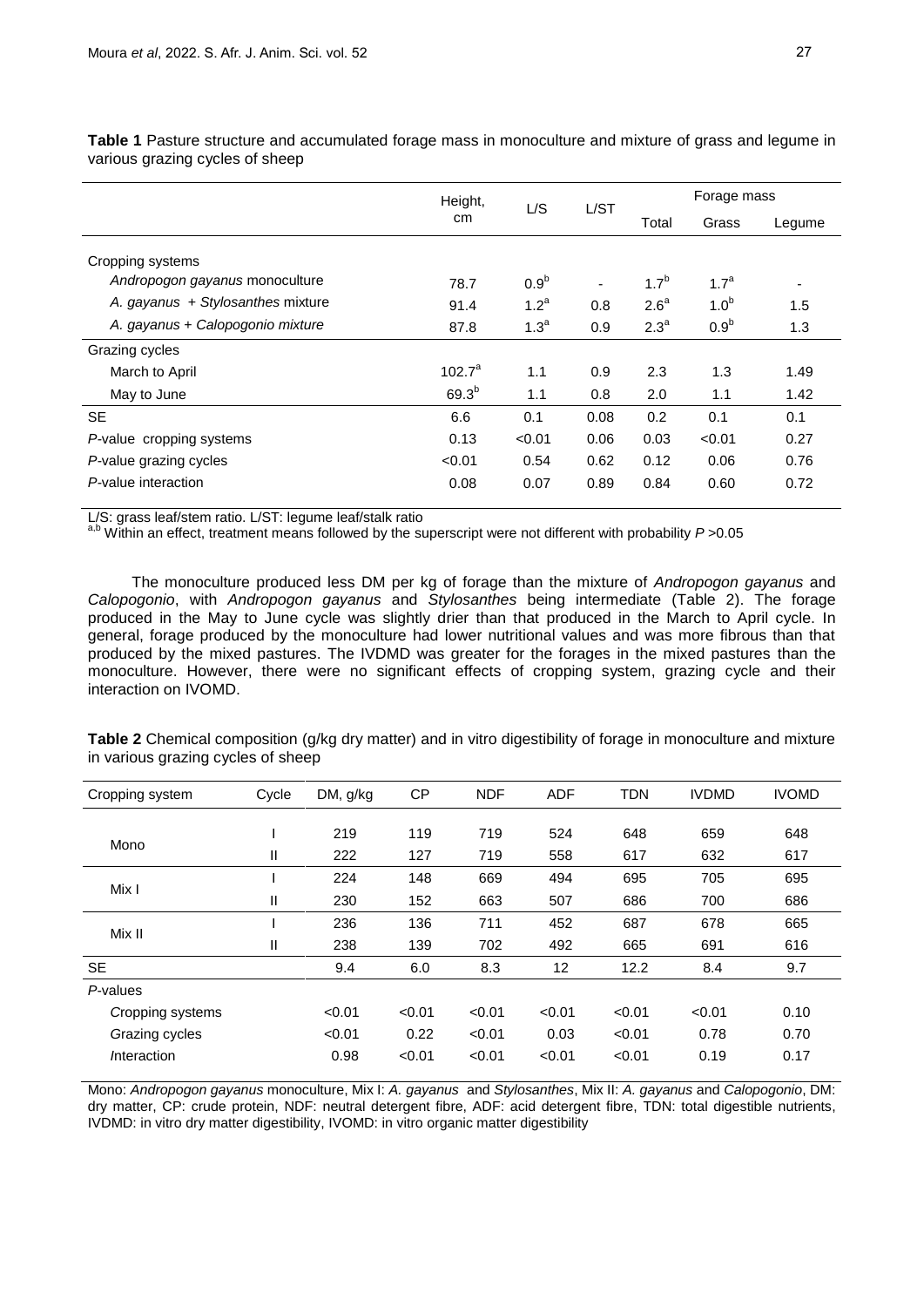There was no significant effect of the interaction between cropping system and grazing cycle on the behaviour characteristics of the grazing sheep (*P* >0.05) (Table 3). Nor was there was an individual effect of cropping system (P >0.05) or grazing cycle (*P* > 0.05) on grazing, rumination, rest and idle times. The frequency of grazing grass was higher in *A. gayanus* and *Calopogonio* than *A. gayanus* and *Stylosanthes*. Conversely, the frequency of grazing legumes was higher in *A. gayanus* and *Stylosanthes*. In both mixed species treatments, grass was grazed more frequently in the March to April cycle, whereas legumes were preferred in May to June. The biting rate was higher in *A. gayanus* and *Stylosanthes* than in the other two treatments, in which biting rates were similar.

| GT, % | RT, % | MT, % | IT, $%$ | GFG, %            | GFL.%      | <b>BR/minute</b> |
|-------|-------|-------|---------|-------------------|------------|------------------|
|       |       |       |         |                   |            |                  |
| 7.58  | 1.06  | 0.05  | 0.45    |                   |            | $19.2^{b}$       |
| 7.42  | 1.12  | 0.04  | 0.57    | 46.0 <sup>b</sup> | $53.9^{a}$ | $21.9^{a}$       |
| 7.35  | 0.94  | 0.05  | 0.80    | $77.3^a$          | $22.6^{b}$ | $17.9^{b}$       |
|       |       |       |         |                   |            |                  |
| 7.38  | 0.96  | 0.06  | 0.76    | $56.4^B$          | $43.5^A$   | 19.2             |
| 7.51  | 1.12  | 0.04  | 0.48    | $66.8^{A}$        | $33.1^{B}$ | 20.2             |
| 0.15  | 0.09  | 0.02  | 0.13    | 2.1               | 2.1        | 0.6              |
| 0.32  | 0.17  | 0.87  | 0.16    | < 0.01            | < 0.01     | < 0.01           |
| 0.30  | 0.30  | 0.09  | 0.09    | < 0.01            | < 0.01     | 0.11             |
| 0.18  | 0.06  | 0.10  | 0.25    | 0.10              | 0.11       | 0.29             |
|       |       |       |         |                   |            |                  |

**Table 3** Grazing behaviour of sheep in monoculture and mixtures of grass and legumes in various grazing cycles

GT: grazing time, RT: rumination time, MT: movement time, IT: idle time, GFG: grazing frequency for grass, GFL: grazing frequency for legumes BR: biting rate per minute

a,b Within a column, treatment means followed by a common superscript were not different with probability *P* >0.05

The  $\delta^{13}$ C values did not show an interaction of cropping system with grazing cycle or an effect of grazing cycle (Table 4). The isotopic composition of carbon (C) varied among the forages in each cropping system, with lower values  $δ^{13}C$  observed for legumes than grass. The highest  $δ^{13}C$  value of faeces was found in the monoculture (P <0.01). The inferred ratio of carbon to nitrogen was lower in the legumes than in the grass.

**Table 4** Values of  $\delta^{13}$ C in the forage and sheep faeces in the grass and legumes in various cropping systems

|                                                   | $δ13$ C Grass         | $\delta^{13}$ C Legume | $\delta^{13}$ C Faeces | C/N Grass   | C/N Legume  |
|---------------------------------------------------|-----------------------|------------------------|------------------------|-------------|-------------|
| Cropping system<br>Andropogon gayanus monoculture | $-11.94$ <sup>a</sup> |                        | $-17.52^a$             | $22.24^a$   |             |
| A. gayanus & Stylosanthes mixture                 | $-11.75^{\circ}$      | $-28.32^{b}$           | $-22.60^{\circ}$       | $21.35^{a}$ | $11.68^{b}$ |
| A. gayanus & Calopogonio mixture                  | $-12.18^{a}$          | $-28.30^{b}$           | $-19.90^{b}$           | $21.41^a$   | $12.22^{b}$ |
| <b>SE</b>                                         |                       | 0.07                   | 0.37                   |             | 0.58        |
| P-value cropping systems                          |                       | < 0.01                 | < 0.01                 |             | < 0.01      |
| P-value grazing cycles                            |                       | 0.35                   | 0.91                   |             | 0.48        |
| P-value interaction                               |                       | 0.22                   | 0.35                   |             | 0.45        |

C/N: carbon nitrogen ratio

a,b,cWithin a column, treatment means followed by a common superscript were not different with probability *P* >0.05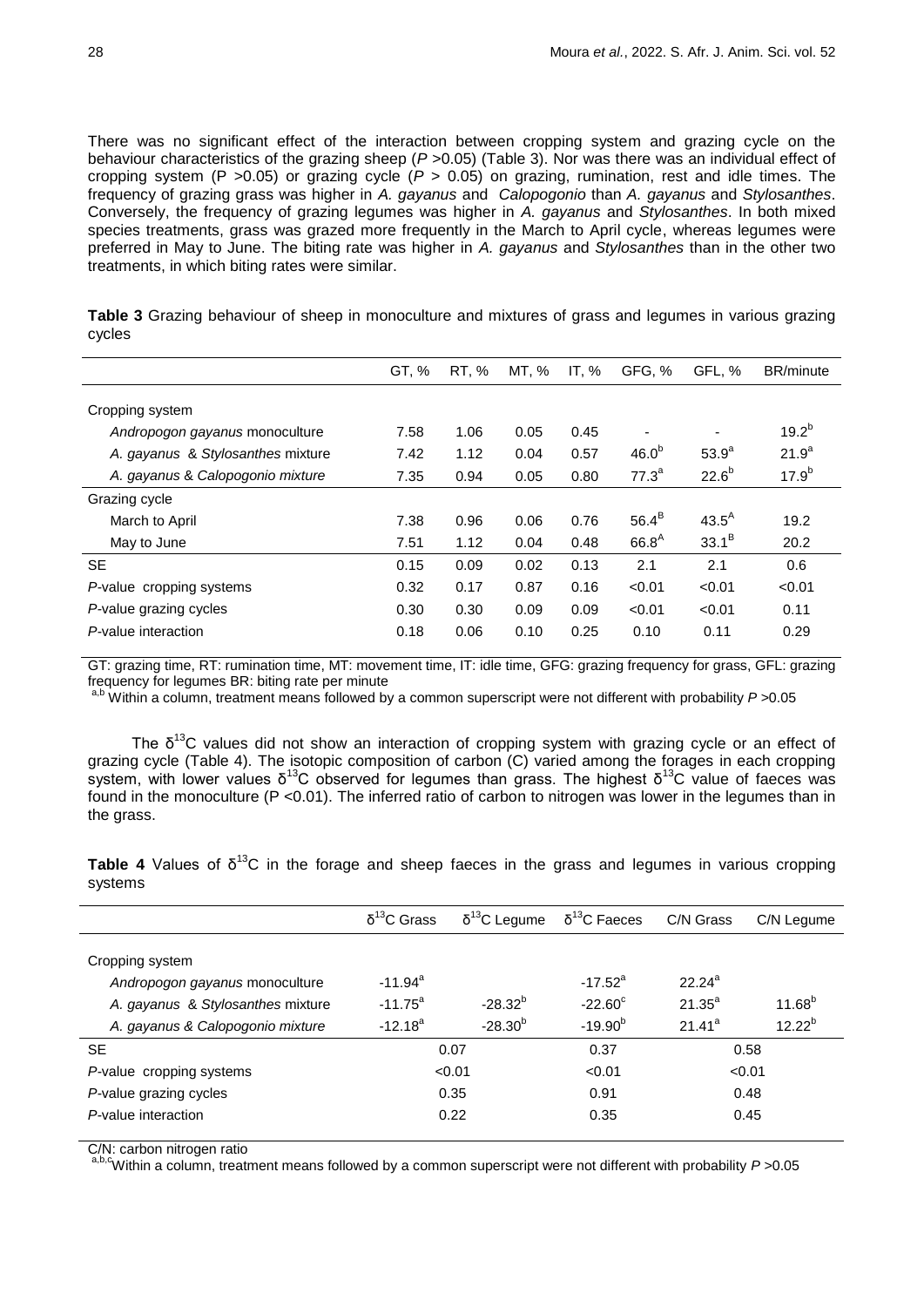No significant effect of the interaction between cropping system and grazing cycle was found for forage intake expressed as a percentage of live weight or as mass, or ADG of the sheep (Table 5). Higher intake was observed for sheep grazing the mixed pastures than the monoculture and in the May to June cycle compared with March to April. Average daily gain was higher for sheep that grazed *A. gayanus* and *Stylosanthes* compared with the other two systems.

**Table 5** Intake and performance of sheep grazing monoculture or mixed species pastures in various grazing cycles

|                                   | Intake, %LW       | Intake, kg/day      | ADG, g/day       |
|-----------------------------------|-------------------|---------------------|------------------|
| Cropping systems                  |                   |                     |                  |
| Andropogon gayanus monoculture    | $2.82^{b}$        | $0.68^{b}$          | 88 <sup>b</sup>  |
| A. gayanus & Stylosanthes mixture | 3.43 <sup>a</sup> | $0.95^{\text{a}}$   | 143 <sup>a</sup> |
| A. gayanus + Calopogonio mixture  | $3.54^{\circ}$    | $0.87$ <sup>a</sup> | 76 <sup>b</sup>  |
| Grazing cycles                    |                   |                     |                  |
| March to April                    | 3.06 <sup>b</sup> | $0.74^{b}$          | 110 <sup>a</sup> |
| May to June                       | $3.47^{\circ}$    | 0.93 <sup>a</sup>   | $94^a$           |
| <b>SE</b>                         | 0.16              | 0.04                | 0.18             |
| P-value cropping systems          | < 0.01            | < 0.01              | < 0.01           |
| P-value grazing cycles            | < 0.01            | < 0.01              | 0.15             |
| P-value interaction               | 0.20              | 0.38                | 0.49             |

<sup>a,b</sup> Within an effect, treatment means followed by the superscript were not different with probability  $P > 0.05$ 

Forage production was greater in the mixed pastures and lower in the monoculture. As well as improving soil, chemical composition of the plant, and weed control (Machado *et al.*, 2017; Stern, 1993), legume forages can also increase the forage mass in pastures composed of mixed species (Gulwa *et al.*, 2018). Although the evaluation period was short, the higher production of legumes in the mixtures could indicate their adaptability to mixed pastures despite tropical grasses  $(C_4)$  growing faster than tropical legumes (C3) (Medina *et al.*, 1999). However, legumes may not persist in mixed pastures owing to the competitiveness of the grass.

Nitrogen fixation is one reason for the increase in forage mass when legumes and grasses are grown together. In mixtures, nitrogen fixation in the soil by legumes can be beneficial to plant growth (Mendonça *et al.*, 2017). The proportion of legumes in mixed swards should vary between 10% and 40% to maintain the nitrogen balance (Thomas, 1992). In this study, despite the lower proportion of legume seed that was planted a higher forage mass was observed in the mixed pastures, demonstrating the importance of the legumes in these systems.

The mixture produced a higher leaf to stem ratio of Andropógon grass, which provides better quality feed for the animals. Almeida *et al.* (2017) also found a higher leaf to stem ratio in *Panicum maximum* grown in an intercropping system. In the monoculture, although the plants had similar height, a greater proportion was stems, which had the lowest nutritional value and influenced the digestibility and intake of forage negatively (Lee, 2018).

The difference in the amount of rainfall between the grazing cycles did not affect forage production because of the regularity of the rains, despite the smaller total amount in the May to June cycle. This may be because the plants were well adapted to the tropical environment in which they were grown, and thus maintained productivity as the amount of rain decreased. Mixed pastures tended to be more resilient to adverse climatic factors in tropical regions, especially variations in rainfall during the production period (Korres *et al.*, 2016).

The *Andropógon* grass monoculture had a lower concentration of CP and TDN, which was associated with a higher concentration of NDF and ADF, compared with *A. gayanus* and *Stylosanthes*. Thus, it was of lower nutritional quality, which might compromise performance. Similarly, Chaudhry (2008) found mixed systems had greater nutritional quality for grazing animals.

The simulated sheep diets were composed of approximately 40 ± 2% *Andropógon* grass and 60 ± 2% legumes (*Stylosanthes* sp. and *C. mucunoides*), which improved IVDMD compared with the monoculture,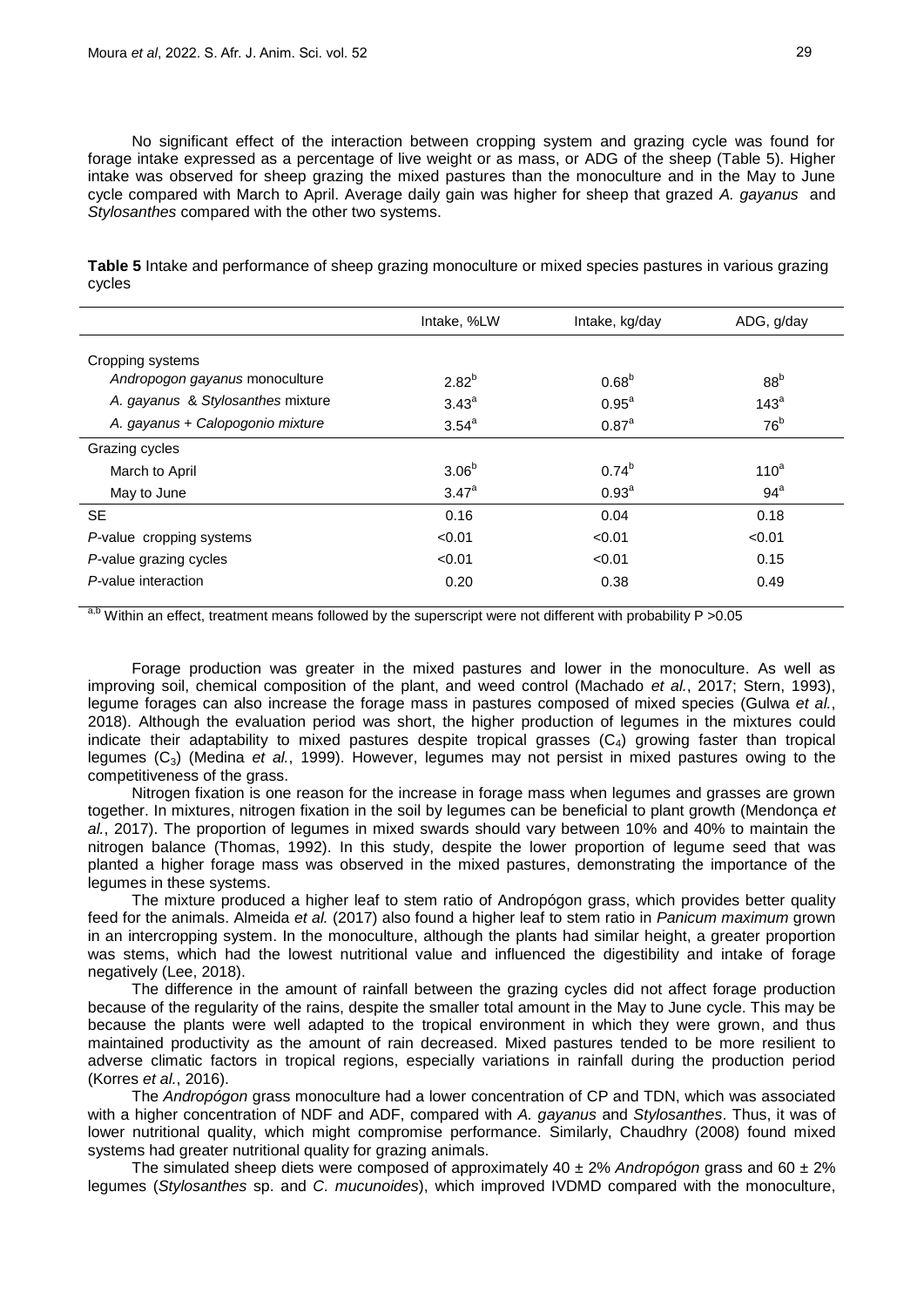because of the better chemical composition and digestibility of the legumes. Paris *et al*. (2012) found that in some mixtures the legume improved the nutritional value of the feed for animals. The difference in the botanical composition observed in the monoculture and in the mixed systems did not influence the recorded behaviour of the sheep. In the mixed pastures the animals had two plants from which to choose. Sheep prefer herbaceous forage (Ngwa *et al.*, 2000), which was readily available in these cropping systems and thus diet selection was limited.

As they grow, grasses increase the cell wall component, and lignin increases ADF and reduces hemicellulose (Tilahun *et al.*, 2017). The mixture of *A. gayanus* and *Calopogonio* contained lower concentrations of CP and ADF in the May to June grazing, because of the formation of seed pods in the reproductive phase. Legume pods are rich in soluble carbohydrates (Obendorf & Górecki, 2012) and influence the nutritional value of the forage, mainly by increasing its digestibility.

The higher frequency with which sheep grazed *Stylosanthes* sp. may be related to their preference for *Stylosanthes* sp. as opposed to Andropógon grass, because of its structural characteristic and chemical composition. In a mixture of Andropógon grass with *C. mucunoides* the preference for the legume was low, which could be attributed to its chemical characteristics. The presence of flavonoids, alkaloids, phenolic acids, and carboxylic acids in *Calopogium mucunoides* could compromise the intake and performance of animals (Santos *et al.*, 2011). However, low acceptability may be desirable as it could contribute to the persistence of the legume in mixed swards, providing for fixation of atmospheric nitrogen and increasing the amount of litter (Barcellos *et al.*, 2008). Nitrogen fixation can benefit grazing animals directly (Silva *et al.*, (2012) through the increased CP content of the diet. In addition, it can provide a fertilization effect for other plants (Stagnari *et al.*, 2017).

Forage legumes are preferred by animals when rainfall is low (Hassen *et al.*, 2017). However, in this study, legumes were grazed at higher frequency in the March to April cycle than in the drier May to June cycle, probably because the legume plants were younger in the earlier cycle.

Biting rate was highest in *A. gayanus* and *Stylosanthes,* because of the morphology of the plant, which had leaves and leaflets (Caboco *et al.*, 2012). The sheep therefore consumed a smaller amount of forage per bite compared with a grass sward, which resulted in a higher biting rate (Glienke *et al.*, 2016). The similarity in the biting rate in the monoculture and *A. gayanus* and *Calopogonio* could be related to the higher frequency of grass consumption in this sward.

The distinct isotopic discrimination values between *Andropógon* grass and the legumes *Stylosanthes* sp. and *C. mucunoides* made it possible to use  $\delta^{13}$ C to estimate the botanical composition of the diet consumed by the sheep, which is important in establishing correct pasture management strategies (Santos *et al.*, 2012). The higher δ <sup>13</sup>C observed in *A. gayanus* and *Calopogonio* could be attributed to the higher nitrogen input from this legume. The lower carbon to nitrogen ratio in legumes results from their higher nitrogen content, which also improves digestibility (Waghorn & Clark, 2004).

Forage intake was higher in the May to June cycle, presumably because of the lower height of the pasture and the higher frequency of grass consumption. The highest forage intake was observed in mixed pastures, which was related to the better pasture structure and the higher L/S of the grass. The greater quantity of leaf tissue facilitates grazing (Chapman *et al.*, 2014). The amount of forage mass produced in the mixtures was greater than 1 tonne of DM/ha. Smaller values are considered limiting for the consumption of sheep (Roman *et al.*, 2007). Thus, the sheep in the mixed pastures had sufficient feed and had higher intake than that observed by Santos *et al.* (2012) in monocultures of Tanzania grass *(Panicum maximum)* and Marandu grass *(Brachiaria brizantha).*

#### **Conclusion**

The structure, production, chemical composition and forage digestibility indicated that pastures of mixed species could be successful in the short term with adequate management of forage crops and animals. The mixture of *A. gayanus* and *Stylosanthes* sp. was preferable to that of *A. gayanus* with *C. mucunoide*s because the sheep grew more rapidly. Further studies with these species are recommended to verify the plant development and sheep grazing of these mixed systems over longer periods.

#### **Acknowledgements**

The Federal University of Piauí and the University of São Paulo, institutions are acknowledged for their support of Brazilian research.

### **Authors' Contributions**

RLM: original draft preparation, methodology, visualization, investigation, reviewing, and editing. MEO: conceptualization, validation, resources, and supervision. WFC, MMR, MSS, and EMS: methodology, visualization, and investigation. RLE: reviewing, editing, and compiling final manuscript. ALA and MZM: conceptualization, validation, and supervision.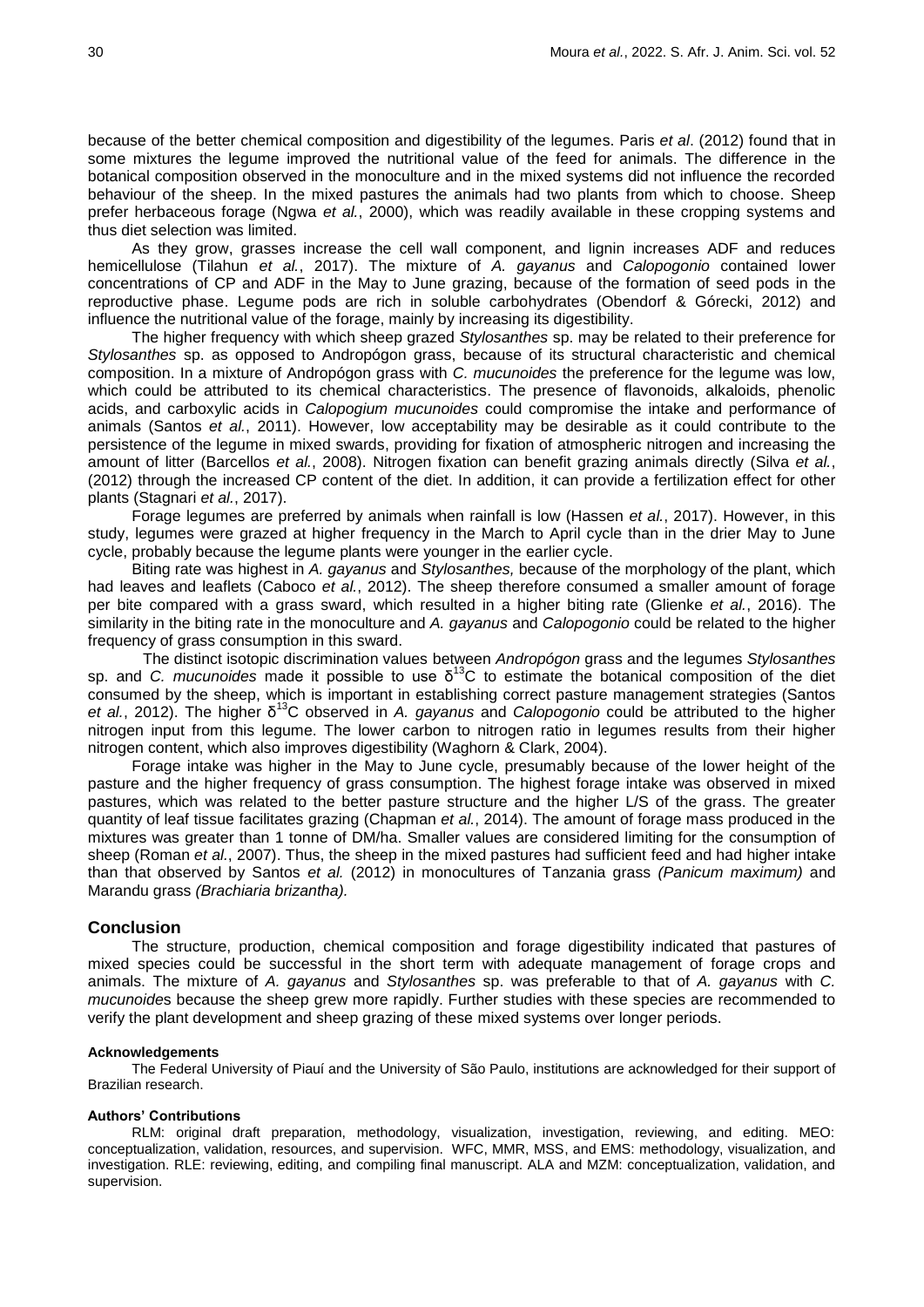#### **Conflict of Interest Declaration**

The authors declare that they have no conflict of interest.

#### **References**

- Almeida, R.E.M., Gomes, C.M., Lago, B.C., Oliveira, S.M., Pierozan Junior, C. & Favarin, J.L., 2017. Corn yield, forage production and quality affected by methods of intercropping corn and Panicum maximum. Pesq. Agropec. Bras. 52, 170–176. https://dx.doi.org/10.1590/s0100-204x2017000300004
- Alvares, C.A., Stape, J.L., Sentelhas, P.C., Goncalves, J.L.M. & Sparovek, G., 2013. Köppen's climate classification map for Brazil. Meteorol. Z. 22, 711-728. https://dx.doi.org/10.1127/0941-2948/2013/0507
- AOAC, 1990. Official methods of analysis. 17th edition. Association of Official Analytical Chemists. Gaithersburg, USA.
- Araújo, S.A.C., Silva, T.O., Rocha, N.S. & Ortêncio, M.O., 2017. Growing tropical forage legumes in full sun and silvopastoral systems. Acta Sci. Anim. Sci. 39, 27-34. https://dx.doi.org/10.4025/actascianimsci.v39i1.32537
- Barcellos, A.O., Ramos, A.K.B., Vilela, L. & Martha Junior, G.B., 2008. Sustentabilidade da produção animal baseada em pastagens consorciadas e no emprego de leguminosas exclusivas, na forma de banco de proteína, nos trópicos brasileiros. Rev. Bras. Zootec. 37, 51-67. https://doi.org/10.1590/S1516-35982008001300008
- Bueno, I.C.S., Cabral Filho, S.L., Gobbo, S.P., Dorinha, H.L., Vittia, M.S.S. & Abdalla, A.L., 2005. Influence of inoculum source in a gas production method. Anim. Feed Sci. Technol. 123, 95-105. https://doi.org/10.1016/j.anifeedsci.2005.05.003
- Caboco, R.B., Rolim, T.P., Sartori, Â.L.B. & Sciamarelli, A., 2012. Leguminosae-papilionoideae from the parque estadual das Várzeas do Rio Ivinhema, Mato Grosso do Sul State, Brazil. Biota Neotrop. 12, 57-70. https://doi.org/10.1590/S1676-06032012000200007
- Cappelle, E.R., Valadares Filho, S.C., Silva, J.F.C. & Cecon, P.R., 2001. Estimates of the energy value from chemical characteristics of the feedstuffs. Rev. Bras. Zootec. 30, 1837-1856. http://dx.doi.org/10.1590/S1516- 35982001000700022
- Carvalho, W.F., Oliveira, M.E., Alves, A.A., Moura, R.L., Moura & R.M.A.S., 2017. Energy supplementation in goats under a silvopastoral system of tropical grasses and leucaena. Rev. Ciênc. Agron. 48, 199-207. https://doi.org/10.5935/1806-6690.20170023
- Chapman, D.F., Lee, J.M. & Waghorn, G.C., 2014. Interaction between plant physiology and pasture feeding value: a review. Crop Pasture Sci. 65, 721-734. https://doi.org/10.1071/CP13379
- Chaudhry, A.S., 2008. Forage based animal production systems and sustainability, an invited keynote. Rev. Bras. Zootec. 37, 78-84. https://doi.org/10.1590/S1516-35982008001300010
- Costa, C.S., Rodrigues, R.C., Santos, F.N.S., Araújo, R.A., Sousa, G.O.C., Lima, J.R.L., Nunes, D.R. & Rodrigues, M.M., 2017. Structural characteristics and chemical composition of andropogon grass pasture managed under different defoliation intensities and rest periods. Rev. Bras. Saúde Prod. Anim. 18, 492-504. https://dx.doi.org/10.1590/s1519-99402017000400001
- Detmann, E., Souza, M.A., Valadares Filho, S.C., Queiroz, A.C., Berchielli, T.T., Saliba, E.O.S., Cabral, L.S., Pina, D.S., Ladeira, M.M. & Azevedo, J.A.G., 2012. Métodos para Análise de Alimentos - INCT - Ciência Animal. 1. ed. Visconde do Rio Branco: Suprema, 214.
- Euclides, V.P.B., do Valle, C.B., Macedo, M.C.M., Almeida, R.G., Montagner, D.B. & Barbosa, R.A., 2010. Brazilian scientific progress in pasture research during the first decade of XXI century. Rev. Bras. Zootec. 39, 151-168. https://dx.doi.org/10.1590/S1516-35982010001300018
- Ferreira, M.A., Valadares Filho, S.C., Silva, L.F.C., Nascimento, F.B., Detmann, E. & Valadares, R.F.D., 2009. Prediction of individual dry matter intake in group-fed lactating dairy cows. Rev. Bras. Zootec. 38, 1574-1580. http://dx.doi.org/10.1590/S1516-35982009000800023
- Forbes, T.D.A. & Hodgson, J., 1985. Comparative studies of the influence of sward conditions on the ingestive behaviour of cows and sheep. Grass Forage Sci. 4, 69-77. https://doi.org/10.1111/j.1365-2494.1985.tb01721.x
- Gama, T.C.M., Volpe, E. & Lempp, B., 2014. Biomass accumulation and chemical composition of Massai grass intercropped with forage legumes on an integrated crop-livestock-forest system. Rev. Bras. Zootec. 43, 279-288. https://doi.org/10.1590/S1516-35982014000600001
- Gardner, A.L., 1986. Técnicas de Pesquisa em Pastagens e Aplicabilidade de Resultados em Sistemas de Produção. Brasília: IICA/EMBRAPA-CNPGL, 197.
- Gilbert, A., Silvestre, V., Robins, R.J., Remaud, G.S. & Tcherkez, G., 2012. Biochemical and physiological determinants of intramolecular isotope patterns in sucrose from C<sub>3</sub>, C<sub>4</sub> and CAM plants accessed by isotopic 13C NMR spectrometry: A viewpoint. Nat. Prod. Rep. 29, 476-486. https://doi.org/10.1039/C2NP00089J
- Gimenes, F.M.A., Barbosa, H.Z., Gerdes, L., Giacomini, A.A., Batista, K., Mattos, W.T., Premazzi, L.M. & Miguel, A.N.V., 2017. The utilization of tropical legumes to provide nitrogen to pastures: A review. Afr. J. Agri. Res. 12, 85-92. https://doi.org/10.5897/ajar2016.11893
- Glienke, C.L., Rocha, M.G., Camargo, D.G., Pötter, L., Confortin, A.C.C. & Costa, V.G., 2010. Grazing ecology of female lambs on Italian ryegrass plus red clover pasture under different defoliation intensities. Rev. Bras. Zootec. 39, 51- 60. https://doi.org/10.1590/S1516-35982010000100007
- Glienke, C.L., Rocha, M.G., Pötter, L., Roso, D., Montagner, D.B. & Oliveira Neto, R.A., 2016. Canopy structure, ingestive behavior and displacement patterns of beef heifers grazing warm-season pastures. Arq. Bras. Med. Vet. Zootec. 68, 457-465. https://doi.org/10.1590/1678-4162-8230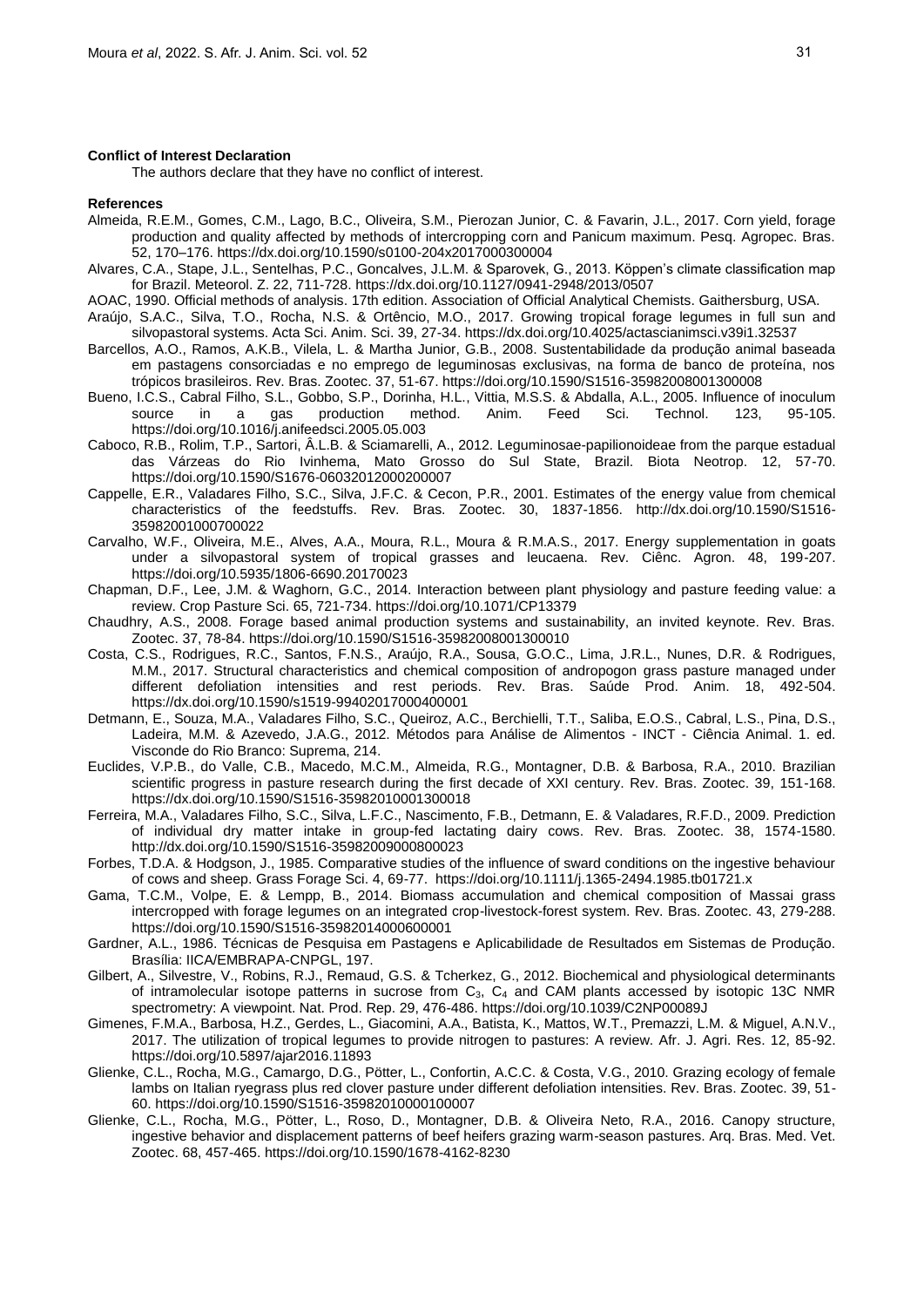- Gomes, F.J., Bosi, C., Pedreira, B.C., Santos, P.M. & Pedreira, C.G.S., 2020. Parameterization of the APSIM model for simulating palisade grass growth under continuous stocking in monoculture and in a silvopastoral system. Agricultural Systems 184[. https://doi.org/10.1016/j.agsy.2020.102876.](https://doi.org/10.1016/j.agsy.2020.102876)
- Gómez, J.M.D., Fischer, V., Poli, C.H.E.C., Carvalho, P.C.F., Pegoraro, E.J. & Macari, S., 2010. Efeitos da oferta de forragem, do método de pastejo, dos dias de avaliação e da raça no comportamento e temperamento de ovinos. Rev. Bras. Zootec., 39, 1840-1848. https://doi.org/10.1590/S1516-35982010000800029.
- Gulwa, U., Mgujulwa, N. & Beyene, S.T., 2018. Benefits of grass-legume inter-cropping in livestock systems. Afr. J. Agric. Res. 13, 1311-1319. https://doi.org/10.5897/AJAR2018.13172
- Hassen, A., Talore, D.G., Tesfamariam, E.H., Friend, M.A. & Mpanza, T.D.E., 2017. Potential use of forage-legume intercropping technologies to adapt to climate-change impacts on mixed crop-livestock systems in Africa: A review. Reg. Environ. Change 17, 1713-1724. https://doi.org/10.1007/s10113-017-1131-7
- Kemp, P.D., Kenyon, P.R. & Morris, S.T., 2010. The use of legume and herb forage species to create high performance pastures for sheep and cattle grazing systems. Rev. Bras. Zootec. 39, 169-174. https://doi.org/10.1590/S1516- 35982010001300019
- Korres, N.E., Norsworthy, J.K., Tehranchian, P., Gitsopoulos, T.K., Loka, D.A., Oosterhuis, D.M., Gealy, D.R., Moss, S.R., Burgos, N.R., Miller, M.R. & Palhano, M., 2016. Cultivars to face climate change effects on crops and weeds: A review. Agron. Sustain. Dev. 36. 12-22. https://doi.org/10.1007/s13593-016-0350-5
- Lee, M.A., 2018. A global comparison of the nutritive values of forage plants grown in contrasting environments. J. Plant Res. 131, 641-654. https://doi.org/10.1007/s10265-018-1024-y
- Lista, F.N., Deminicis, B.B., Almeida, J.C.C., Araujo, S.A.C. & Zanella, P.G., 2019. Forage production and quality of tropical forage legumes submitted to shading. Cienc. Rural 49, 1–13. https://dx.doi.org/10.1590/0103- 8478cr20170726
- Machado, L.A.Z., Cecato, U., Comunello, E., Concenço, G. & Ceccon, G., 2017. Establishment of perennial forages intercropped with soybean for integrated crop-livestock systems. Pesq. Agropec. Bras. 52, 521-529. https://doi.org/10.1590/s0100-204x2017000700006
- Martha Junior, G.B., Vilela, D. & Sousa, D.M.G., 2007. Cerrado: uso eficiente de corretivos e fertilizantes em pastagens. Planaltina, DF: Embrapa Cerrados. Pp. 224.
- Medina, E., Martinelli, L.A., Barbosa, E. & Victoria R.L., 1999. Natural abundance of 13C in tropical grasses from the INPA, Instituto Nacional de Pesquisas da Amazônia, herbarium. Rev. Bras. Bot. 22, 44-51. https://doi.org/10.1590/S0100-84041999000100007.
- Mendonça, E.S., Lima, P.C., Guimarães, G.P., Moura, W.M. & Andrade, F.V., 2017. Biological nitrogen fixation by legumes and N uptake by coffee plants. Rev. Bras. Ciênc. Solo 41. https://dx.doi.org/10.1590/18069657rbcs20160178
- Myers, W.D., Ludden, P.A., Nayigihugu, V. & Hess, B.W., 2004. Technical note: A procedure for the preparation and quantitative analysis of samples for titanium dioxide. J. Anim. Sci. 82, 179-183. http://dx.doi.org/10.2527/2004.821179x
- Ngwa, A.T., Pone, D.K. & Mafeni, J.M., 2000. Feed selection and dietary preferences of forage by small ruminants grazing natural pastures in the Sahelian zone of Cameroon. Anim. Feed Sci. Technol. 88, 253-266. https://doi.org/10.1016/S0377-8401(00)00215-7
- Obendorf, R.L. & Górecki, R.J., 2012. Soluble carbohydrates in legume seeds. Seed Sci. Res. 22, 219-242. https://doi.org/10.1017/S0960258512000104
- Oliveira, G.L., Oliveira, M.E., Macêdo, E.O., Andrade, A.C. & Edvan R.L., 2019. Effect of shading and canopy height on pasture of *Andropogon gayanus* in silvopastoral system. Agroforest Syst. 94, 953-962 https://doi.org/10.1007/s10457-019-00458-5
- Paris, W., Marchesan, R., Cecato, U., Martin, T.N., Ziech, M.F. & Borges, G.D.S., 2012. Dynamics of yield and nutritional value for winter forage intercropping. Acta Sci. Anim. Sci. 34, 109-115. https://dx.doi.org/10.4025/actascianimsci.v34i2.11507
- Poppi, D.P., Quigley, S.P., Silva, T.C.C. & McLennan, S.R., 2018. Challenges of beef cattle production from tropical pastures. Rev. Bras. Zootec. 47, 1-9. https://doi.org/10.1590/rbz4720160419
- Raij, B.V., 1991. Fertilidade do solo e adubação. Piracicaba, Ceres. 343.
- Rebonatti, M.D., Fabrice, C.E., Santos, J.M.F., Heinrichs, R., Soares Filho, C.V. & Moreira, A., 2016. Chemical attributes of soil and forage yield of pasture recovered with phosphate fertilization and soil management. Commun. Soil Sci. Plan. 42, 2069-2076. https://doi.org/10.1080/00103624.2016.1228939
- Roman, J., Rocha, M.G., Pires, C.C., Elejalde, D.A.G, Kloss, M.G. & Oliveira Neto, R.A., 2007. Comportamento ingestivo e desempenho de ovinos em pastagem de azevém anual (Lolium multiflorum Lam.) com diferentes massas de forragem. Rev. Bras. Zootec. 36, 780-788. https://doi.org/10.1590/S1516-35982007000400005
- Santos, M.E.R., Fonseca, D.M., Gomes, V.M., Braz, T.G.S., Silva, S.P., Albino, R.L., Santos, A.L. & Silva, G.P., 2012. Grazing patterns on signalgrass pasture according to location of cattle feces. Rev. Bras. Zootec. 41, 898-904. https://doi.org/10.1590/S1516-35982012000400010
- Santos, S., Moraes, M.L.L., Rezende, M.O.O. & Souza Filho, A.P.S., 2011. Potencial alelopático e identificação de compostos secundários em extratos de calopogônio (Calopogonium mucunoides) utilizando eletroforese capilar. Eclet. Quím. 36, 51-68. http://dx.doi.org/10.1590/S0100-46702011000200003
- SAS, 2004. SAS/STAT user's guide statistics. Version 9. SAS Institute, Cary.
- Schultze-Kraft, R., Rao, I., Peters, M., Clements, R.J, Bai, C. & Liu, G., 2018. Tropical forage legumes for environmental benefits: An overview. Trop. Grassl. - Forrajes Trop. 6, 1-14. https://doi.org/10.17138/tgft(6)1-14.